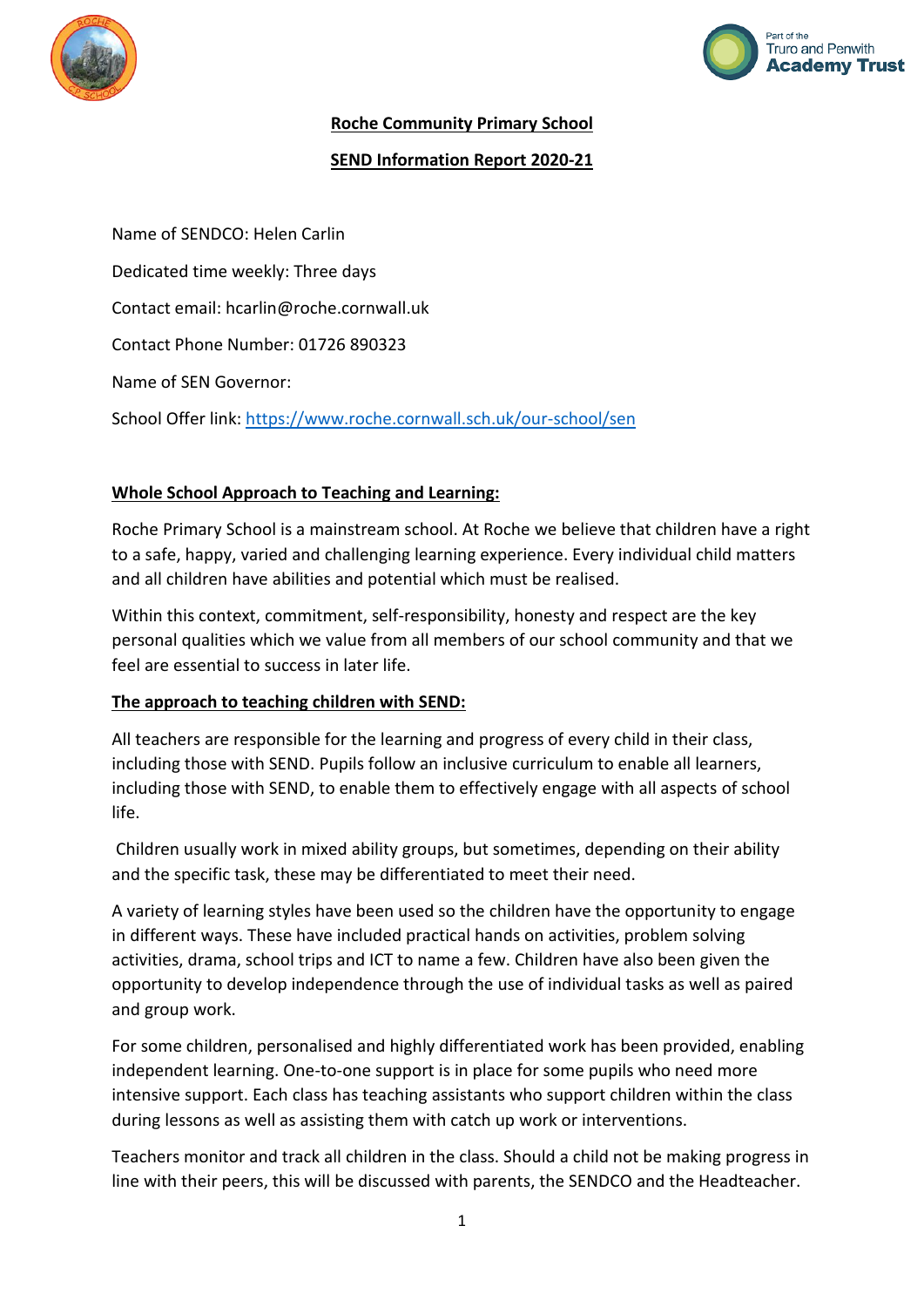



From these discussions a course of action regarding intervention will be addressed and implemented. This will be reviewed at least termly to ensure that the provision is meeting the needs of the individual.

At Roche we are committed to ensuring that any child in need of additional support has access to this. We offer a variety of intervention programmes. These programmes are identified by the needs of the children and are continually changing to reflect this.

Interventions include, but are not limited to:

- Speech and Language support
- Higher maths intervention for KS2
- White Rose Maths support programme for identified pupils
- Read, Write, Inc. Phonics
- Fine motor and gross motor skill support for identified pupils
- Emotional Coaching support
- Precision teaching
- Phonological awareness
- Application of bespoke and generic IT support programmes, including Times Table Rockstars, Numbots and Nessy Reading and Spelling
- Sensory support
- Trauma Informed School group or 1:1 sessions

#### **Our Graduated Response for Learners:**

- Continual monitoring of the quality of teaching
- Identifying and tracking the progress of individuals who require support to catch up; addressing their short term barriers to learning; monitoring and tracking their progress.
- Identification of children whose needs are additional and different and who require SEND Support through the flowchart found in our SEND strategy; placement on the School's Record of Need; initiation of "assess, plan, do, review" cycle.
- Referral to agencies for independent assessment of needs
- Consideration of application for Education, Health and Care Plan.
- All children identified as requiring SEND Support, or with an Education, Health and Care Plan are on our Record of Need and their provision is reviewed at least termly with parent/carer, pupil views and school.

#### **Identifying Children with SEN:**

Provision for children with special educational needs is a matter for the whole school. The governing body, the school's head teacher, the SENDCO and all other members of staff, particularly class teachers and teaching assistants, have important day–to–day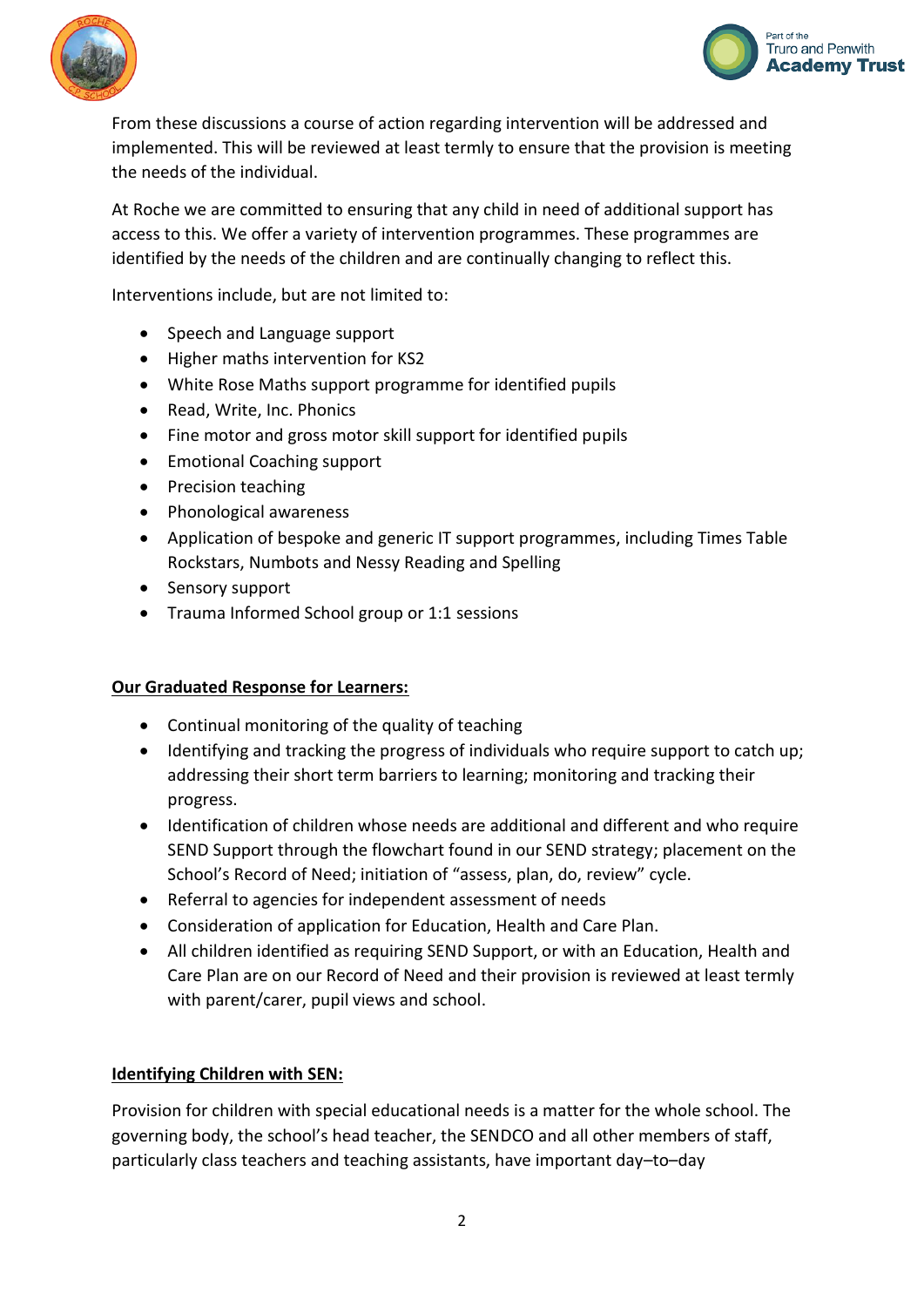



responsibilities. All teachers are teachers of children with special educational needs. The school has assessed each child's current levels of attainment on entry in Reception class (Base-Line Assessment) in order to ensure that we build on the patterns of learning and experience already established during the child's pre-school years. If the child already has been identified as having special educational need, this information has usually been transferred from other partners in their Early Years setting. Every child's progress is continually assessed and work is planned accordingly. All assessments are entered onto our tracking system, which class teachers, SENDCO and Head monitor carefully. Assessment informs teacher planning. Termly meetings with class teachers and Headteacher discuss the data/progress of all children, including those with SEND.

## **Evaluating**

Each term, the class teachers have met with the Head teacher (Jeremy Walden) to discuss all the children within their class and the progress they have made. This ensures that children are receiving the support they require and that this support is making an impact on their progress.

The SENDCO (Helen Carlin) has had termly meetings with both the Headteacher and the teachers to monitor and assess the provision provided. The class teacher and SENDCO will use information to:

- Provide starting points for the development of an appropriate curriculum.
- Identify and focus attention on actions to support the child within the class.
- Use the assessment processes to identify any barriers to a child's learning.
- Ensure ongoing observation and assessments provide regular feedback about the child's achievements and experiences to form the basis for planning the next steps of the child's learning.
- Inform external agencies so that further assessments by specialists can take place.

Parents are free to contact the class teacher, SENDCO or the Headteacher at any time to discuss their child's progress. Contact can be made through school reception or via the school email at [secretary@roche.cornwall.sch.uk](mailto:secretary@roche.cornwall.sch.uk)

We take a holistic approach of all aspects of a child's development and well-being. Our pastoral support arrangements for supporting the emotional and social development of all children/young people, including those with SEND, is set out in our School Offer. Our measures to prevent bullying can be seen in our Anti-bullying policy.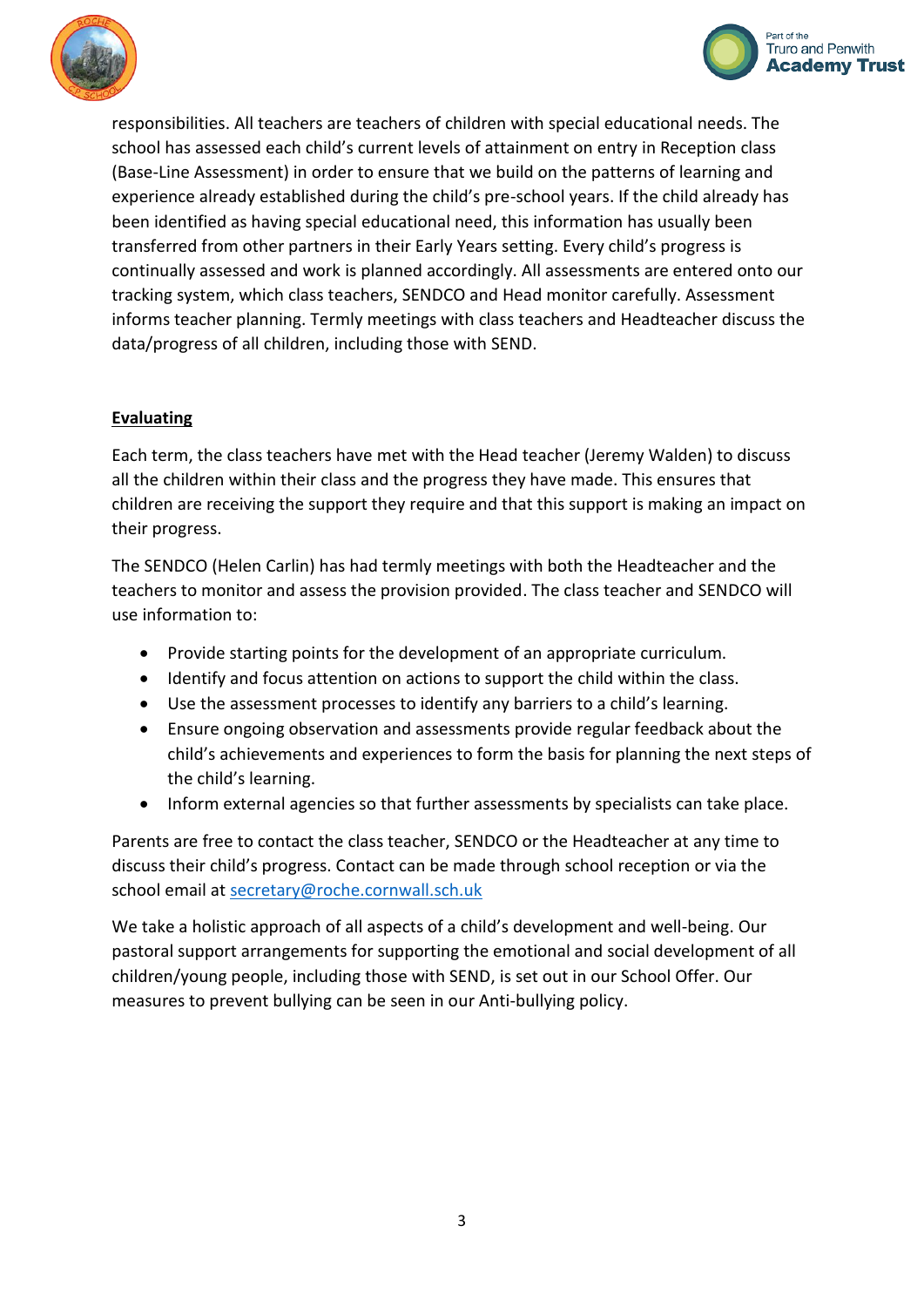



| What                         | Who                        | When                       |
|------------------------------|----------------------------|----------------------------|
| Parents' Evening             | Class teacher/Parent/Pupil | Twice a year               |
| Informal discussions         | Class teacher/TA/SENDCO    | Ongoing                    |
| Home-school                  | Class teacher/TA           | Daily                      |
| communication book           |                            | ** Due to Covid-19         |
|                              |                            | restrictions, home-school  |
|                              |                            | books were not in use in   |
|                              |                            | 2020-21 and a bespoke      |
|                              |                            | arrangement for each child |
|                              |                            | requiring frequent         |
|                              |                            | communication has been     |
|                              |                            | established.**             |
| <b>Pupil Voice</b>           | Class teacher/SENDCO       | Ongoing                    |
| Parent Feedback              | <b>SENDCO</b>              | Once a year                |
| Assess, plan, do, review     | SENDCO/Class               | Once a term                |
| meeting                      | teacher/Parent/Pupil       |                            |
| <b>Team Around the Child</b> | Pupil/Parent and all       | Termly                     |
| meeting (if external         | involved professionals     |                            |
| professionals are involved)  |                            |                            |
| Annual review                | Any pupil with an EHCP,    | Annually                   |
|                              | parents, SENDCO            |                            |

## **How we listen to the views of children/young people and their parents:**

#### **Consulting parents of SEND children:**

We have enjoyed being able to continue an open door policy for any parent with regard to the needs of their child. Parents of children with SEND can request additional meetings and extended parents evenings to discuss their child's progress.

Children with SEN will have 'Catch Me Cards' drawn up in partnership with parents every term. This will show targets that teachers and support staff will be working on. These are broken down into small achievable steps, planned for, assessed, reviewed and discussed regularly by the teacher, the SENDCO and parents.

In July 2021, a parent questionnaire for parents of SEND children was completed with overwhelming positive feedback. You can see the full breakdown of questions and results on our website.

#### **Consulting young people with SEND and involving them in their education:**

Wherever possible, the children have been involved in thinking about their areas of strengths and difficulties and these are reflected in their Catch me Cards. This allows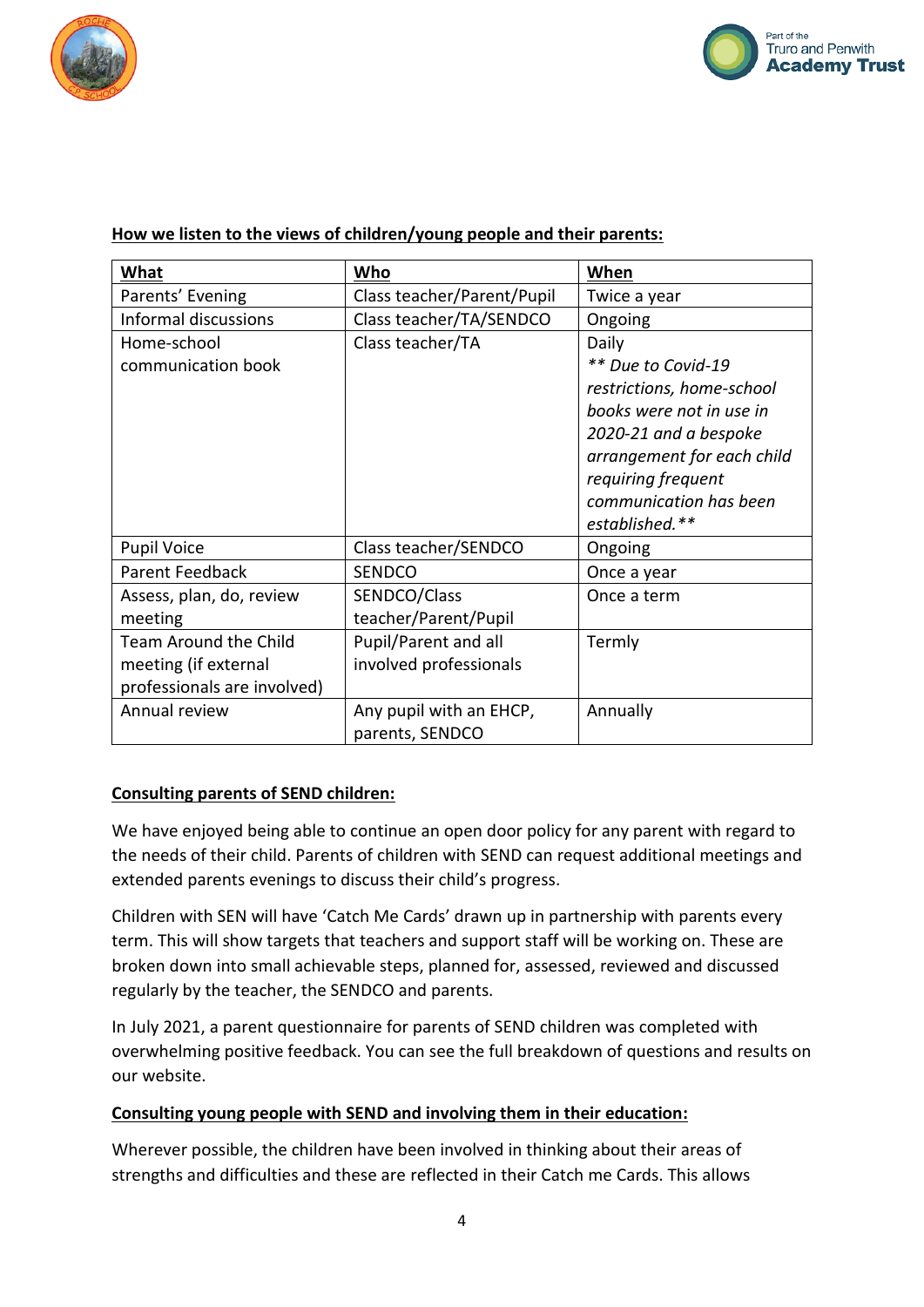



children to become intrinsically motivated and builds on their esteem. It builds their sense of resilience as well as developing their responsibility and ownership of their learning.

## **The Assess, Plan, Do, Review Cycle**:

The children on the Record of Need will be part of 'Assess, Plan, Do, Review' cycles. This will be instigated by the SENDCO, working in partnership with the child, their parents and the class teacher. Please see our SEND policy for more information.

This year, provision made for our children on the Record of Need has included:

- Communication and Interaction
	- Speech and Language intervention on a 1:1 basis, supported by an NHS speech and language therapist
	- Social stories
	- Use of visual systems and PECs
	- Use of Colourful Semantics in small groups or 1:1
	- Makaton
	- Support from the ASD team
	- Video and phone calls with staff during the Covid-19 school closure
- Cognition and Learning
	- Focus group interventions in all areas of Literacy and Numeracy
	- Targeted additional adult support
	- Precision Teaching
	- Phonological Awareness
	- Nessy Reading and Spelling programme
	- ICT provision for home
	- Personalised remote learning during the Covid-19 school closure
	- External specific learning difficulty screening
	- External Educational Psychologist involvement, where appropriate.
	- Support from the ASD team
	- Access arrangements for KS2 SATS i.e. readers, scribes.
- Social, Emotional and Mental Health
	- External Educational Psychologist involvement, where appropriate.
	- Emotion Coaching techniques being used by all staff
	- Playground buddy
	- One to one adult to talk to
	- Qualified Trauma Informed School practitioner for 1:1 work
	- Liaison with Family Support Workers and/or the Primary Mental Health Team, where appropriate.
- Sensory and/or Physical Needs
	- External Occupational Therapy involvement, where appropriate.
	- Fine and Gross motor skill small group interventions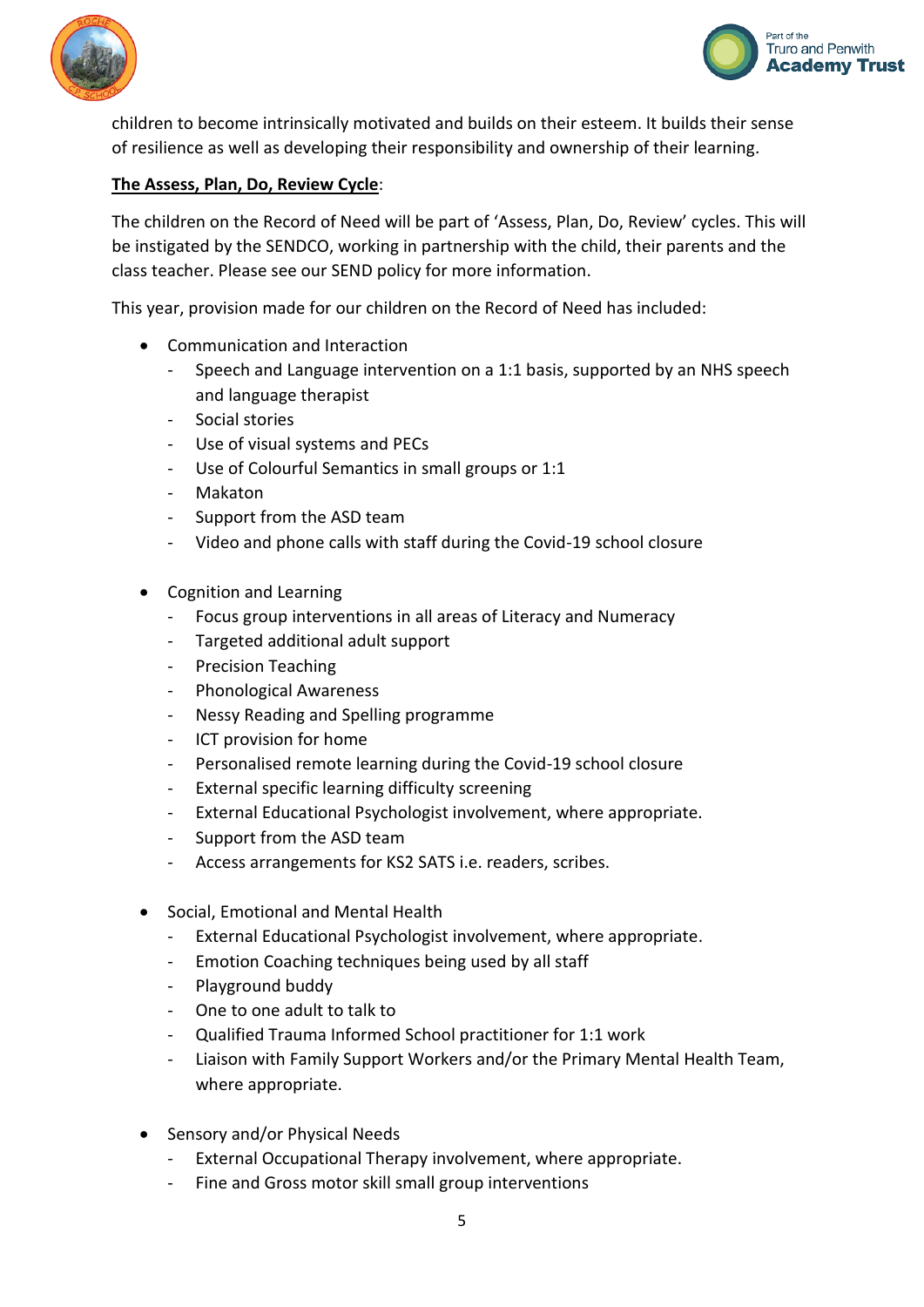



- Sensory room available
- Coloured overlays
- ICT provision
- Reasonable adjustments i.e. ear defenders, movement breaks
- Fully equipped wet room

During the academic year 2020/21, we had 45 children receiving SEND Support and 9 children with an Education, Health, Care plan (EHCP). In 2021/2022 we currently have 39 pupils receiving SEND support and 6 pupils with an EHCP. We monitor the quality of this provision through teaching and learning observations and termly review of targets as set out in their SEND support plans/Catch Me Cards.

## **External agency involvement:**

Should a pupil who is on the Record of Need require additional support, the school may enlist the services of an external agency. This will always be done in consultation with the parents/carers and the young person, where appropriate. Professional services that Roche School may access include:

- Educational Psychologist
- Speech and Language therapist
- Occupational therapist
- ASD support team
- CAMHS
- Dyslexia/dyspraxia assessment
- Outreach support from specialist schools
- Early Help Hub, including school nursing and family support workers

#### **Support Staff Deployment:**

Support staff are deployed in a number of roles:

- 1:1 and small group intervention.
- Autism Champion
- Social and Emotional wellbeing support.
- Precision teach.
- 1:1 Teaching Assistant for pupils with additional learning difficulties as indicated in their EHCP.

We monitor the quality and impact of this support through analysis of data outcomes, observations of children's learning and evidence in children's work.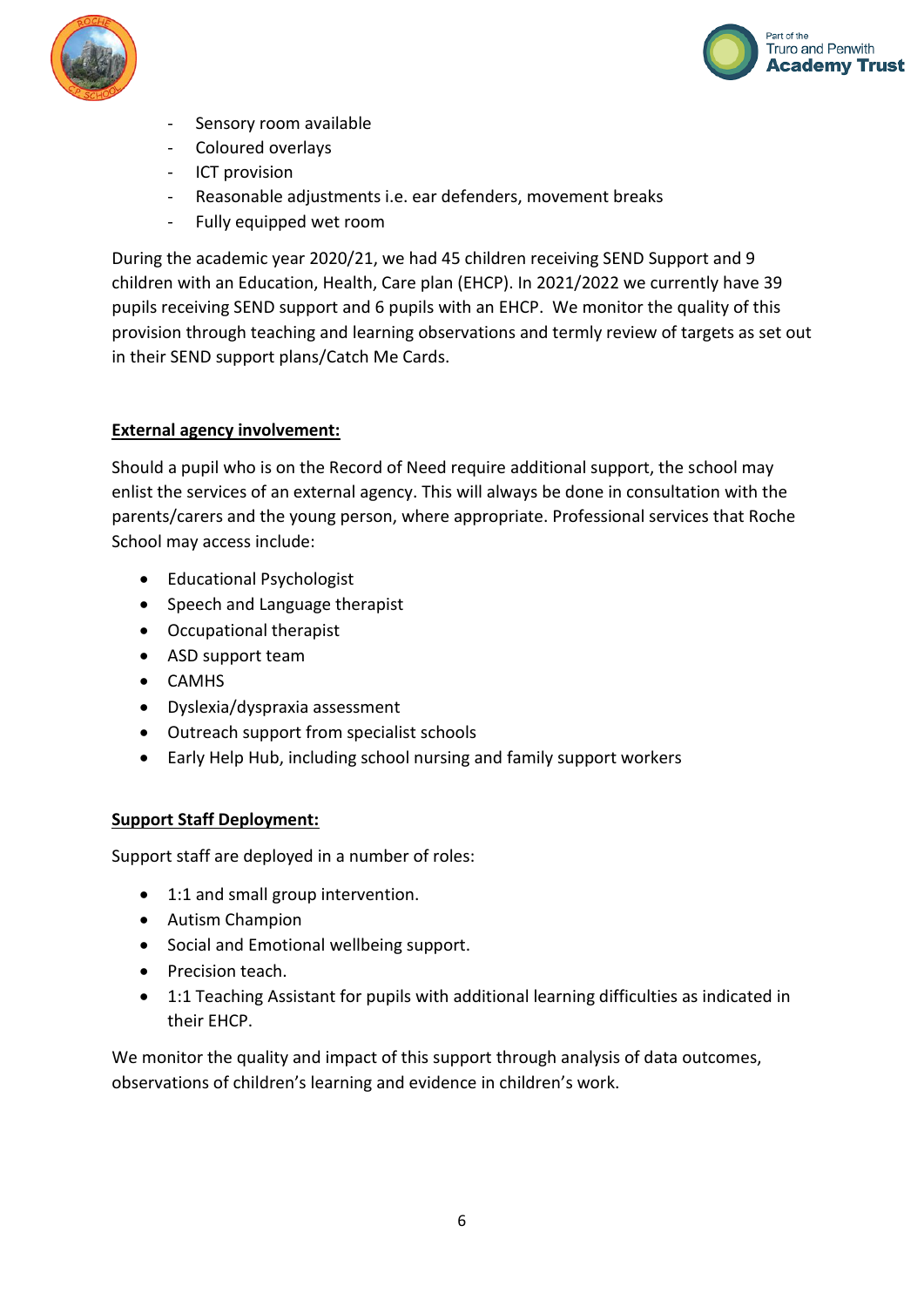



# **Distribution of Funds for SEN:**

School does not hold a separate budget for SEND but instead allocates spend from its staffing, resources and training budgets in response to identified need. This is allocated in the following ways:

- Support staff
- External Services (See School Offer)
- Teaching and Learning resources
- Staff training

We monitor the impact of training by SEN Governor visits, SIP visits and observations of the teaching and learning. In the academic year 2020/21 we have had staff training on:

- Emotion Coaching (all staff)
- Attachment (all staff)
- Trauma Informed School and Mental Health practitioner (H Carlin)
- Nuffield Early Language Intervention (N Little)
- Team Teach (S Chambers, N Little, K Richards)
- Diabetes training (V Tonkin, S Yelland, L Harris, S Searle, M Kent, C Grigg, N Little)
- Precision Teach (all staff)
- Graduated Response (all teaching staff)
- Read, Write, Inc. Spellings (all staff)
- Provision Mapping (H Carlin)

In 2021/22 we have two staff members being trained with the ambition of becoming a Dyslexia Friendly School.

## **Partnerships with other schools and how we manage transitions:**

We work with a number of schools in the following ways:

- The SENDCO is part of a cluster of schools from Truro and Penwith Academy Trust that meet termly to share best practise and develop training.
- Transition meetings are held with the pre-school and secondary school SENDCOs to inform on SEN pupils joining and leaving the school.
- Home-school visits for new children joining reception class; this year these were done on Microsoft TEAMs.
- Early transition visits to secondary school in Y6 for pupils with an EHCP.
- "Transition Week" in the last week of July each year allows pupils to move into their new class and meet the new staff ahead of the coming academic year; class teachers meet with one another, the Head teacher and the SENDCO to have transition meetings to share information so that pupils are adequately supported in their class. – In July 2021, this was unable to happen due to Covid-19 cases preventing sharing of resources in this way.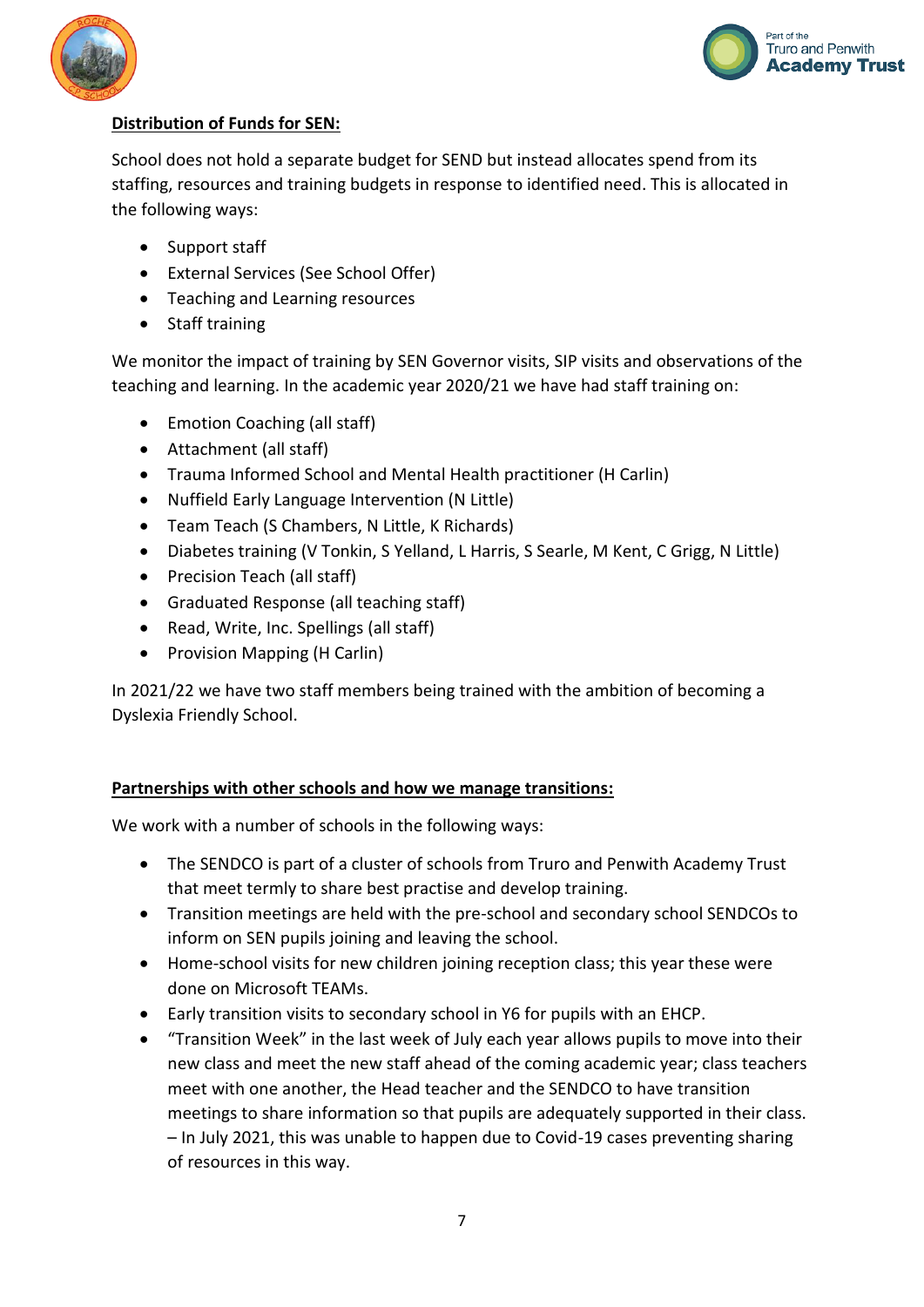



 Some pupils have a Transition Book, which includes visuals of their next class to support their movement to the next year.

## **What is the admission criteria for children with SEND?**

Places will first be offered to children with a Statement of Special Educational Needs or Education Health and Care Plan which names the school. These children will be included in the overall admission number of the school.

#### **Ongoing development:**

We work hard to ensure that any areas of support for our learners that can be improved are identified and that strategies are put in place to make those improvements. We do this through our School Development Plan, which includes our SEND Action Plan.

## **Our complaints procedure:**

Anyone wishing to make a complaint with regard to SEND support and provision should contact the school Headteacher or SENDCO via the school office and then if necessary refer to the school's complaint policy, which can be found on our school website. This year we received no complaints with regard to SEND support and provision.

## **Special arrangements in relation to COVID-19:**

In 2020-21, the government announced plans for all children to return to school on a full time basis.

Following the guidelines provided by the government, which can be found below

[https://www.gov.uk/government/publications/actions-for-schools-during-the-coronavirus](https://www.gov.uk/government/publications/actions-for-schools-during-the-coronavirus-outbreak/guidance-for-full-opening-schools)[outbreak/guidance-for-full-opening-schools](https://www.gov.uk/government/publications/actions-for-schools-during-the-coronavirus-outbreak/guidance-for-full-opening-schools)

Roche School will be providing the following:

- o Children were taught in class 'bubbles'. Each bubble will have teachers and teaching assistants assigned to it.
- o Children will have access to their relevant curriculum through planned lessons, set by class teachers, which take into account the need for a 'recovery curriculum', to cover any knowledge and skills missed during the Covid-19 pandemic as well as any wellbeing needs children may have.
- $\circ$  Children will have access to all provisions as listed in SEND Provision section of the SEND information report.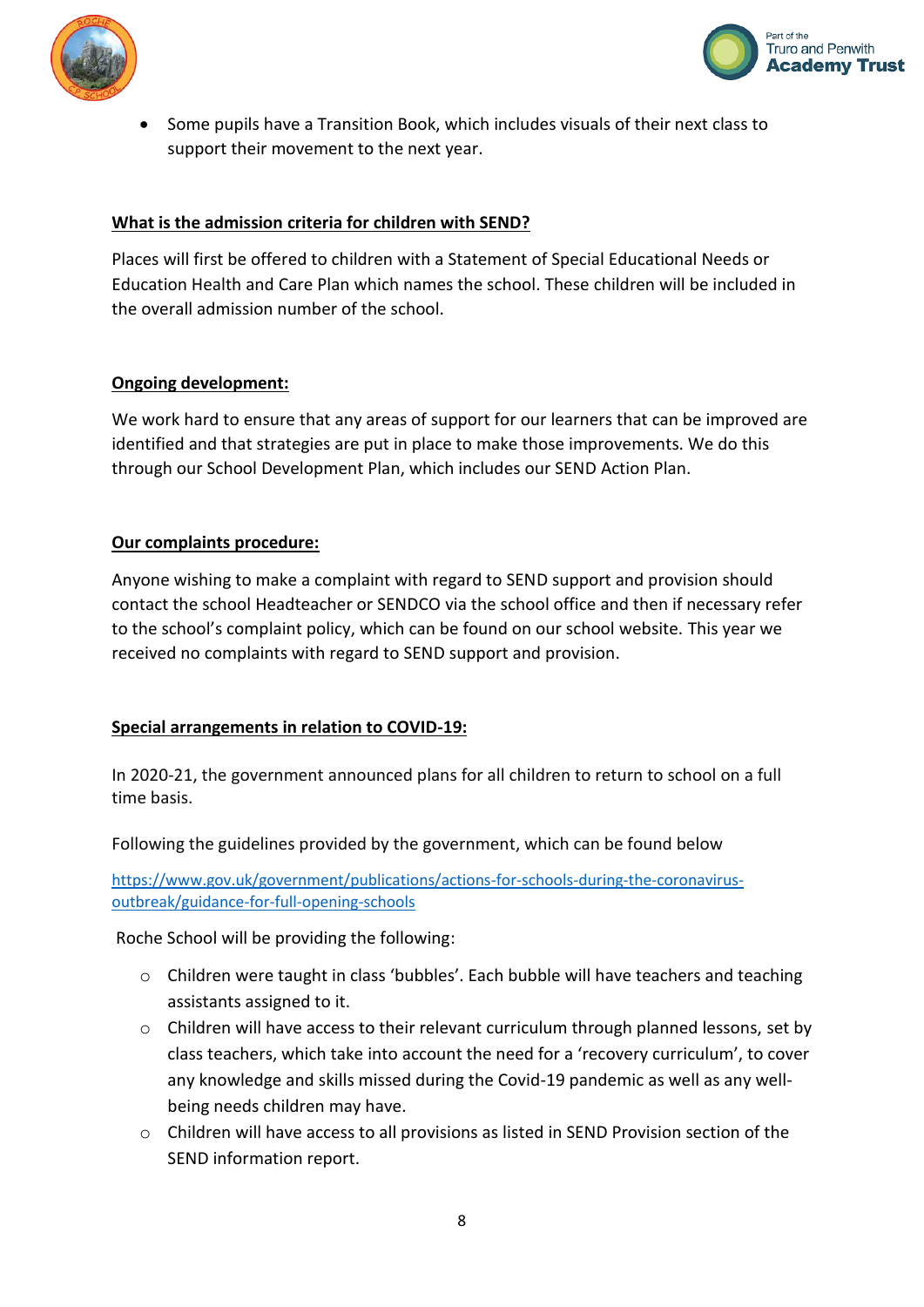



- o Interventions will take place within bubbles where possible. Where it is not possible for an intervention to be delivered in a bubble, for example staff do not have appropriate training, staff may work in different bubbles but children will not mix. Trained Teaching Assistants will deliver these interventions following government social distancing guidelines and hygiene practices.
- $\circ$  SEND children will have access to break out spaces, should they need time out of their classroom for any reason relating to their SEND needs.
- o Catch Me Cards will continue to be in place for children on the SEND Record of Need and reviews will be conducted via Email, Telephone call or Microsoft TEAMs where possible, or in a socially distanced meeting of up to four people.
- o EHCP annual reviews or meetings will be held via Microsoft TEAMs where possible, or in a socially distanced meeting of up to four people.
- $\circ$  Outside agencies will begin providing interventions within school or online via Microsoft TEAMs, where necessary, following all guidance on social distancing and hygiene.

# **The offer shown below applied to school closure January 2021-March 2021 and for any children that may need to be taught remotely due to Covid-19 throughout the rest of 2020-21 academic year.**

As stated in the government guidance:

*'Where a class, group or small number of pupils need to self-isolate, or there is a local lockdown requiring pupils to remain at home, we expect schools to have the capacity to offer immediate remote education'.*

Should there be a case for children to work from home, Roche School will ensure:

- $\circ$  Work will be set by class teachers. It will take in to account the needs of the pupils in their classes and will follow a well-sequenced curriculum so that knowledge and skills are built incrementally, with a good level of clarity about what is intended to be taught and practised in each subject.
- o Teachers will check work regularly to gauge how well pupils are progressing through the curriculum.
- o Class teachers will set work and provide resources for individual SEND children relating to the outcomes/targets on their EHCP or SEND support plans.
- o We will provide printed resources, such as workbooks and worksheets for pupils who do not have suitable online access.
- o Live video lessons to be delivered in small groups, or on a 1:1 basis for identified SEND students.
- o SENDCO to liaise with parents of EHCP pupils and any other identified parents of SEND pupils, minimum once a week during school closures.